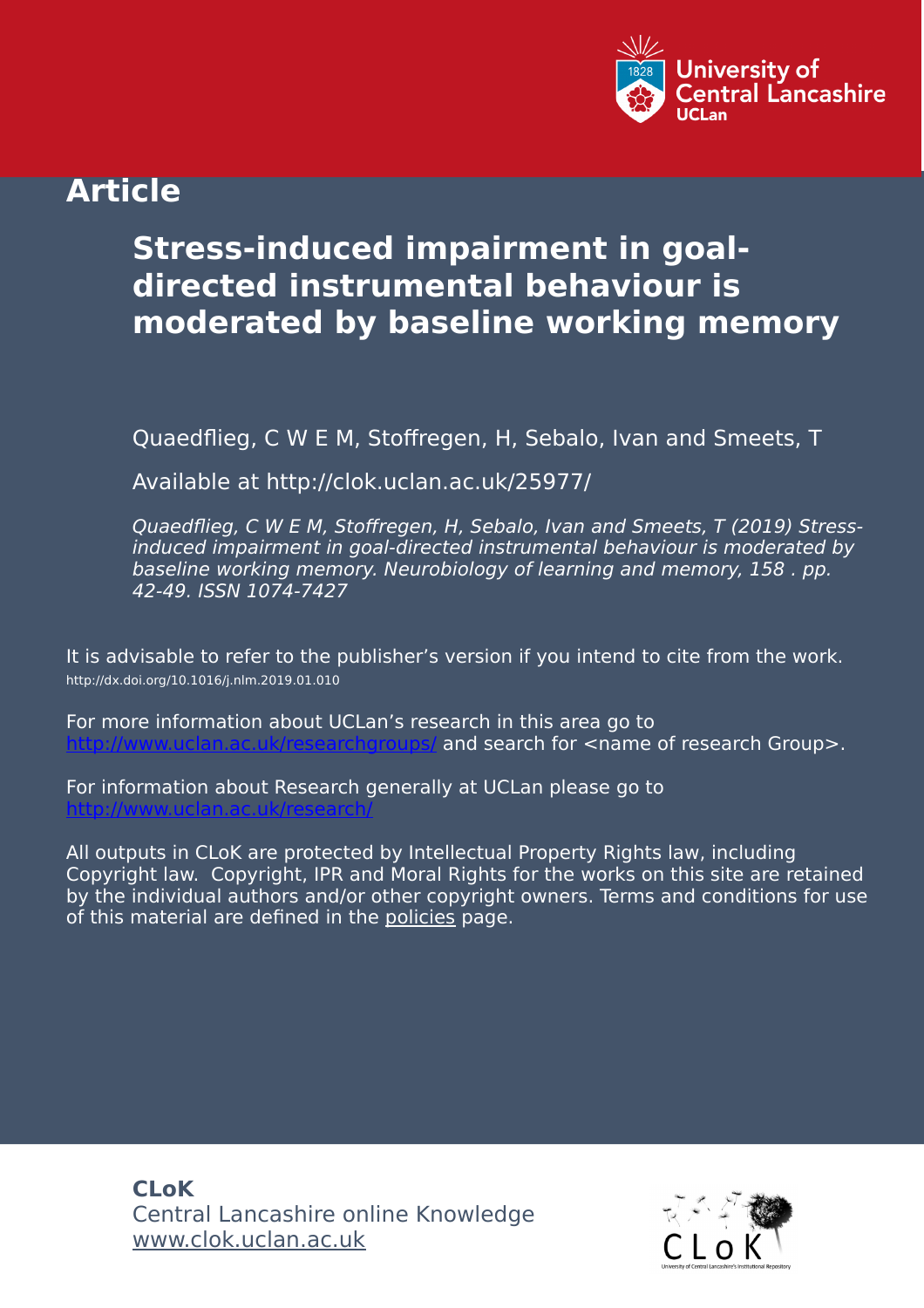

Contents lists available at [ScienceDirect](http://www.sciencedirect.com/science/journal/10747427)

### Neurobiology of Learning and Memory

 $j<sub>i</sub>$  and  $k<sub>i</sub>$  homepage: we want the complex  $j<sub>i</sub>$ 



## Stress-induced impairment in goal-directed instrumental behaviour is moderated by baseline working memory



C.W.E.M. Quaedflieg<sup>[a,](#page-1-0)[b](#page-1-1),\*</sup>, H. Stoffregen<sup>[c](#page-1-3)</sup>, I. Sebalo<sup>[d](#page-1-4)</sup>, T. Smeets<sup>[a](#page-1-0)[,e](#page-1-5)</sup>

<span id="page-1-0"></span><sup>a</sup> Faculty of Psychology and Neuroscience, Maastricht University, the Netherlands

<span id="page-1-1"></span>**b** Department of Cognitive Psychology, Institute for Psychology, University of Hamburg, Germany

<span id="page-1-3"></span><sup>c</sup> Max Planck Research Group Adaptive Memory, MPI for Human Cognitive and Brain Sciences, MPS, Germany

<span id="page-1-4"></span><sup>d</sup> School of Psychology, University of Central Lancashire, UK

<span id="page-1-5"></span><sup>e</sup> Department of Medical and Clinical Psychology, Tilburg University, the Netherlands

#### ARTICLE INFO

Keywords: Goal-directed behaviour Instrumental learning Stress Working memory MAST

#### ABSTRACT

Acute stress has been found to impair goal-directed instrumental behaviour, a cognitively flexible behaviour that requires cognitive control. The current study aimed to investigate the role of individual differences in baseline and stress-induced changes in working memory (WM) on the shift to less goal-directed responding under stress. To this end, 112 healthy participants performed an instrumental learning task. In phase 1, participants learned instrumental actions that were associated with two different food rewards. In phase 2, one of these food rewards was devalued by eating until satiety. Before the extinction test in phase 3, participants were subjected to the Maastricht Acute Stress Test or a no-stress control procedure. Results showed that the effect of stress on instrumental behaviour is modulated by baseline, but not stress-induced changes in WM capacity. Specifically, only at low baseline WM capacity did stress induce a shift to less goal-directed behaviour. These findings highlight that our cognitive resources are limited and for those who already have limited resources at baseline taking into account motivational value is impaired under stress.

#### 1. Introduction

We all learn that specific behaviours are followed by specific consequences. This is referred to as instrumental learning. Instrumental learning can be controlled by two distinct processes: goal-directed behaviour is based on learning action-outcome associations considering the motivational value of the outcome associated with an action, whereas habitual behaviour is based on more direct stimulus-response associations in which outcome value is not considered [\(Balleine &](#page-7-0) [O'Doherty, 2010; Dickinson, 1985](#page-7-0)). Accordingly, goal-directed and habitual behaviour differ in their sensitivity to changes in outcome value. Reducing the outcome value of an action reduces the frequency of that behaviour if it is goal-directed (for review see [O'Doherty,](#page-7-1) [Cockburn, & Pauli, 2017\)](#page-7-1). Human and rodent studies suggest that stress changes the competition between outcome- and stimulus-controlled behaviour by impairing the outcome-based prefrontal cortex system (chronic stress: [Dias-Ferreira et al., 2009](#page-7-2); acute stress: [Fournier,](#page-7-3) [d'Arripe-Longueville, & Radel, 2017; Guenzel, Wolf, & Schwabe, 2014;](#page-7-3) [Schwabe & Wolf, 2009, 2010, 2011; Schwabe, Tegentho](#page-7-3)ff, Hoffken, & [Wolf, 2012; Smeets, van Ruitenbeek, Hartogsveld, & Quaed](#page-7-3)flieg, 2018; for review see Quaedfl[ieg & Schwabe, 2017; Wirz, Bogdanov, &](#page-7-4) [Schwabe, 2017\)](#page-7-4). Stress exposure counts as a prominent risk factor for addictive behaviour [\(Schwabe, Dickinson, & Wolf, 2012](#page-8-0)) and an impairment in goal-directed behaviour control is thought to play a key role in the development of and relapse to addictive behaviour [\(Everitt &](#page-7-5) [Robbins, 2016; Everitt, Dickinson, & Robbins, 2001; Vandaele & Janak,](#page-7-5) [2018\)](#page-7-5). Understanding how individual differences in working memory contribute to less goal-directed behaviour during periods of stress may shed light on the mechanisms by which stress shapes the development of addictive behaviour.

Stressful events provoke an orchestrated physiological response including the release of catecholamines and glucocorticoids ([Joels &](#page-7-6) [Baram, 2009\)](#page-7-6). Within seconds following stressor onset, the release of catecholamines, including noradrenaline and dopamine, is triggered in the brain. With a delay of several minutes, the activity of the hypothalamic-pituitaryadrenal (HPA) axis results in an increased secretion of glucocorticoids. The effect of stress on instrumental learning is thought to depend on concurrent glucocorticoid and noradrenergic activation, as post-stress blockade of the beta-adrenergic receptors by propranolol prevents the stress-induced bias towards habits [\(Schwabe,](#page-8-1)

<https://doi.org/10.1016/j.nlm.2019.01.010> Received 29 August 2018; Received in revised form 18 November 2018; Accepted 9 January 2019 Available online 18 January 2019 1074-7427/ © 2019 Published by Elsevier Inc.

<span id="page-1-2"></span><sup>⁎</sup> Corresponding author at: Faculty of Psychology and Neuroscience, Maastricht University, P.O. Box 616, 6200 MD Maastricht, the Netherlands. E-mail address: conny.quaedfl[ieg@maastrichtuniversity.nl](mailto:conny.quaedflieg@maastrichtuniversity.nl) (C.W.E.M. Quaedflieg).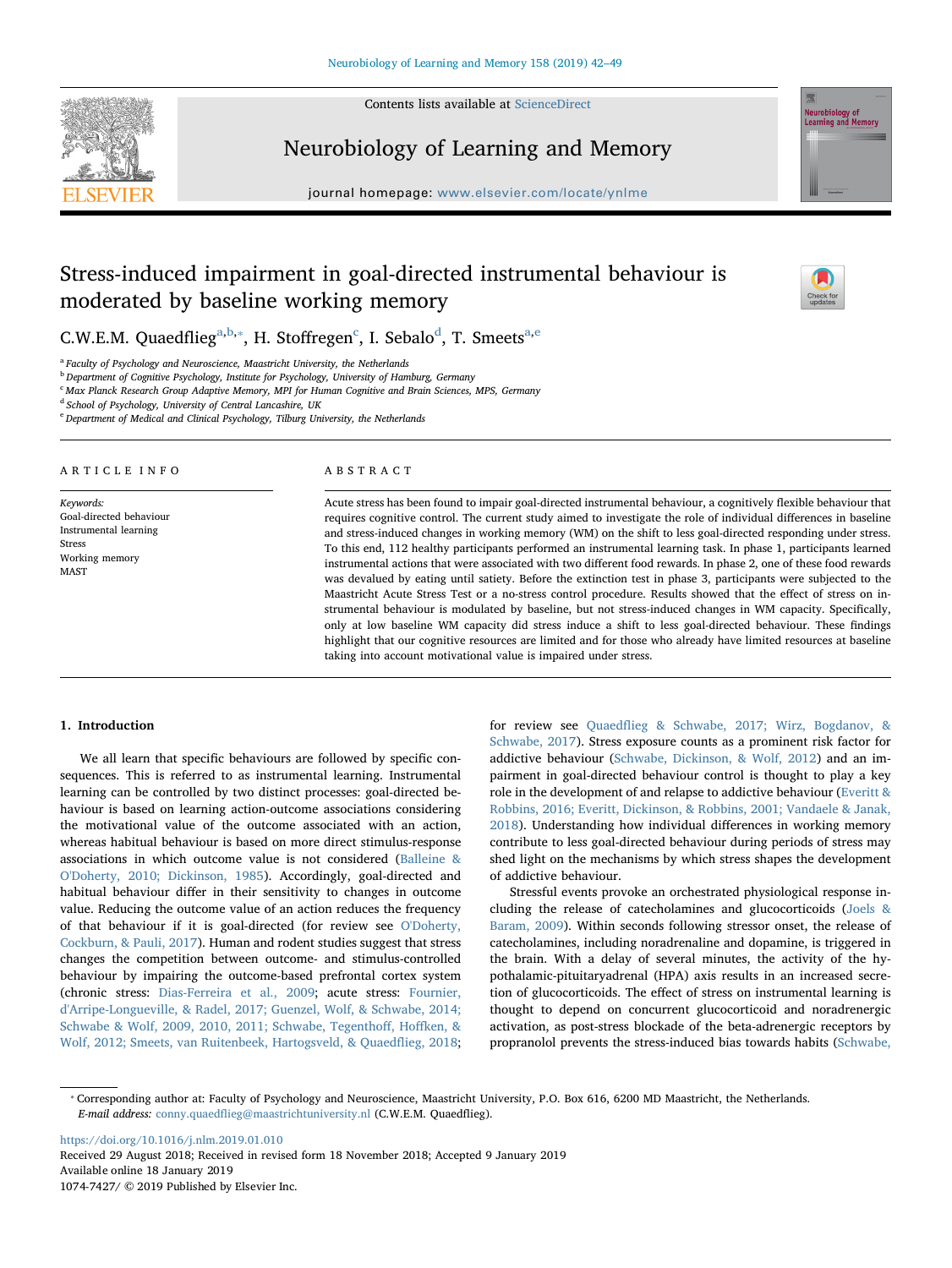<span id="page-2-0"></span>

Fig. 1. Overview of the Instrumental task. Phase 1 instrumental learning. One of two fractal cues was associated with a keyboard button (depicted in the yellow squares) and a food outcome (savoury or sweet). In phase 1 and 3, participants were instructed to obtain as much food reward as possible. During phase 3, extinction test, reward feedback was provided at the end of the 2 blocks. (For interpretation of the references to colour in this figure legend, the reader is referred to the web version of this article.)

Hoffken, Tegenthoff[, & Wolf, 2011](#page-8-1)). Furthermore, it was found that the combined enhancement of glucocorticoids (via hydrocortisone administration) and noradrenaline (via blocking of the  $\alpha$ 2-adrenoceptor with yohimbine) shifted instrumental learning to less goal-directed behaviour control whereas either enhancing glucocorticoids or noradrenergic activity alone did not [\(Schwabe, Tegentho](#page-8-2)ff, Hoffken, & Wolf, [2010\)](#page-8-2). This, together with findings indicating that stress initially reallocates neuronal resources to the salience network at the expense of deliberate executive control processes during the acute stress phase ([Hermans et al., 2011; Hermans, Henckens, Joels, & Fernandez, 2014\)](#page-7-7) argues in favour of the idea that impaired prefrontal cortex (PFC) functioning accounts for the stress-induced shift to less outcome-controlled behaviour.

Goal-directed processes are the default determinant of behaviour ([Moors, Boddez, & De Houwer, 2017](#page-7-8)) and the process of comparing a stimulus with a goal requires cognitive control, which is strongly (but not exclusively) mediated by the PFC. Working memory (WM) is a form of cognitive control sub-served by the PFC [\(Arnsten, 1998;](#page-7-9) [Ridderinkhof, van den Wildenberg, Segalowitz, & Carter, 2004;](#page-7-9) [Veltman, Rombouts, & Dolan, 2003](#page-7-9)). Interestingly, using computational modelling, it has been found that baseline WM capacity modulates the stress-induced reduction of goal-directed (e.g., model-based) trial-bytrial value learning [\(Otto, Raio, Chiang, Phelps, & Daw, 2013](#page-7-10)). Specifically, only in individuals with low baseline WM, stress decreased goaldirected learning. It is known that stress affects PFC functioning ([McEwen & Morrison, 2013](#page-7-11)) and often has been found to impair WM ([Elzinga & Roelofs, 2005; Oei, Everaerd, Elzinga, van Well, & Bermond,](#page-7-12) [2006; Qin, Hermans, van Marle, Luo, & Fernandez, 2009; Schoofs,](#page-7-12) [Preuss, & Wolf, 2008; Schoofs, Wolf, & Smeets, 2009; Wolf et al., 2001](#page-7-12); for review see [Wolf, 2003\)](#page-8-3). Based on the finding that acute stress induction reduces working memory, the aim of the current study was two-folded: first, we wanted to replicate the finding that baseline working memory moderates the stress-induced shift to less goal-directed behaviour in a large sample using a free-response instrumental learning task. Secondly, we wanted to extend previous findings by investigating the influence of stress-induced changes in working memory on the shift to less goal-directed behaviour under stress. Acute stress was elicited using the Maastricht Acute Stress Test (MAST), a potent

and reliable procedure to elicit subjective, autonomic and glucocorticoid stress responses (Quaedfl[ieg, Meyer, van Ruitenbeek, & Smeets,](#page-7-13) [2017; Shilton, Laycock, & Crewther, 2017; Smeets et al., 2012\)](#page-7-13), and which is capable of impairing instrumental learning in cortisol responders [\(Smeets et al., 2018](#page-8-4)).

#### 2. Methods

#### 2.1. Participants

One-hundred-and-twelve healthy male  $(n = 56)$  and female ( $n = 56$ ) undergraduates (mean age = 22.38 years;  $SEM = 0.25$ ; range: 18–34) participated in the experiment. Participants were screened for eligibility (i.e., Body Mass Index (BMI) within 18-30 kg/m<sup>2</sup>, age 18-35, no current or lifetime psychiatric disorders, no current or history of drug abuse). Participants with food allergies were excluded to avoid allergic reactions to foods used in the instrumental learning task (ILT). For women, an extra inclusion criterion was the use of oral contraceptives, to reduce variability in cortisol responses related to hormonal alterations throughout the menstrual cycle [\(Kudielka, Hellhammer, &](#page-7-14) [Wust, 2009\)](#page-7-14). All participants provided written informed consent and were given minor incentives in form of course credits or vouchers for participation. Test protocols were approved by the standing ethics committee of the Faculty of Psychology and Neuroscience, Maastricht University.

#### 2.2. Instrumental learning task

A three-phase instrumental learning task (ILT; [Alvares, Balleine, &](#page-7-15) [Guastella, 2014; Tricomi, Balleine, & O'Doherty, 2009\)](#page-7-15), consisting of instrumental learning (phase 1), outcome devaluation using rewarding food outcomes (phase 2), and an extinction test (phase 3) was used (see [Fig. 1\)](#page-2-0).

During instrumental learning (phase 1), participants could earn outcome rewards based on their responses. One of two fractal cues signalling reward availability was associated with a keyboard key (depicted as yellow squares on the screen) and a food outcome that was either savoury or sweet. Participants were instructed to obtain as "much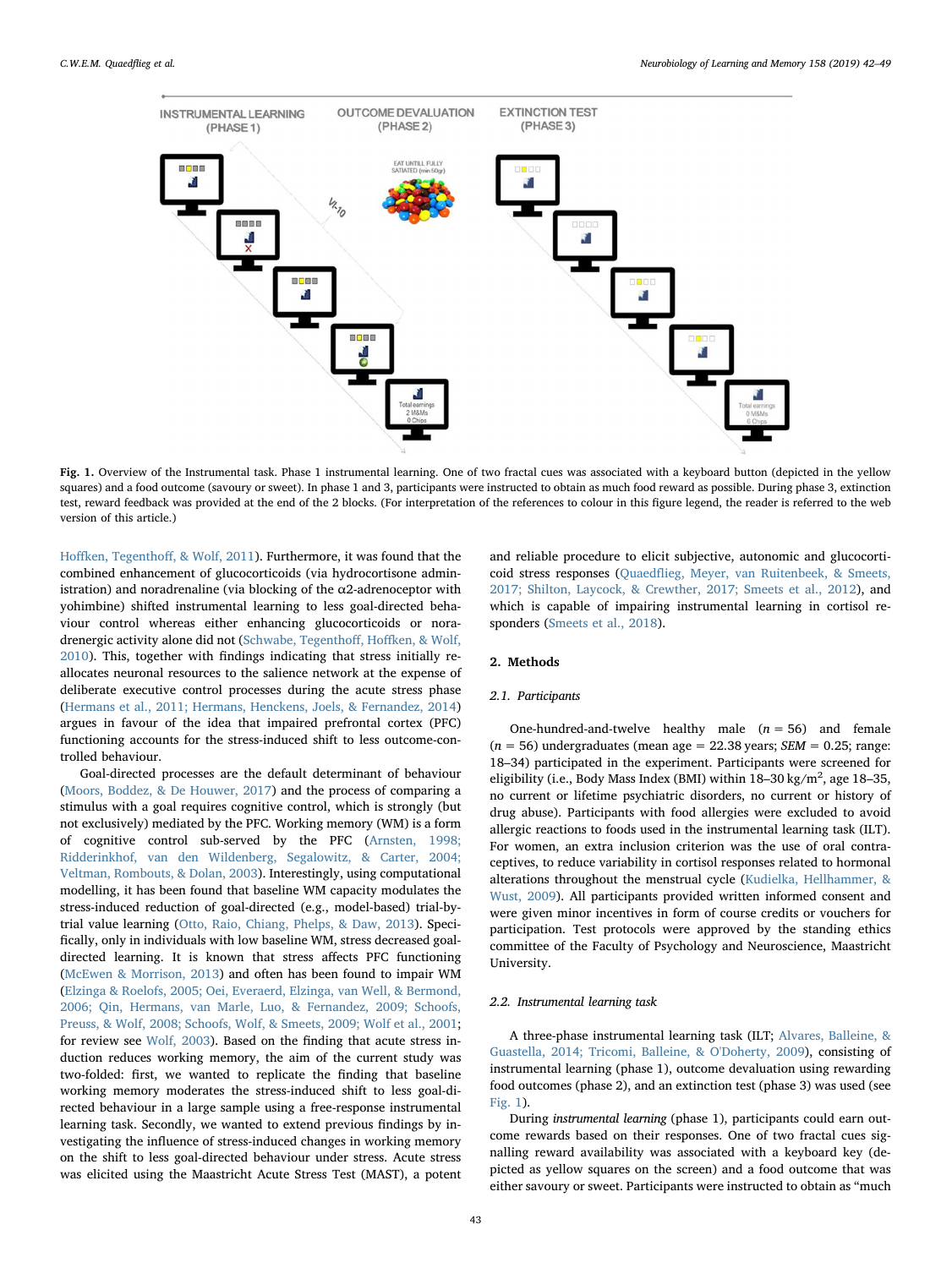<span id="page-3-0"></span>

Fig. 2. Overview of the procedure.

food reward as possible" by pressing on the highlighted key associated with the fractal cue. Food outcomes were available on a variable interval schedule with an average of one outcome per ten seconds (VI-10). Participants received one practice block and two six-minute blocks of training (twelve sets of trials per block, with rest trials in which no reward was available randomly presented in-between trials). After each block, the cumulative earnings of each food outcome were shown on the screen, although no actual food was presented during phase 1. Following the learning phase, participants' acquisition of action-outcome associations was assessed using 10-point Likert scale contingency awareness questionnaires.

The second phase, outcome devaluation, involved the actual eating of one of the food outcomes (i.e., savoury or sweet) until satiety.

During the extinction test (phase 3), participants responded to the same fractal stimuli as in phase 1, but pictures of outcomes were no longer available after responding. Participants were again instructed to earn as "many food rewards as possible" and were told that after completing the task, they would have to eat the earned food.

A devaluation ratio was calculated by dividing the response rate for the valued action, that is, the action that would lead to the food outcome that was not devalued in stage 2, by overall responding on both actions. Hence, higher values indicate more goal-directed actions (i.e., a preference for actions that continue to be valued), and lower ratios signify more habitual responding towards the devalued action.

#### 2.3. Working memory

The Digit Span Task (DST), from the Wechsler Adult Intelligence Scale-Revised ([Wechsler, 1981](#page-8-5)) was used to measure WM capacity. Participants were presented with a series of digits read out loud at a steady pace of one digit per second. After the last digit was presented, participants had to repeat the numbers in the same (forward condition) or reverse (backward condition) order. On each successful attempt, the number of digits per list increased. When a participant failed to accurately reproduce a list of numbers on two successive trials, the task was ended. Raw scores reflect the maximum number of digits correctly recalled.

#### 2.4. Stress Induction: MAST

The Maastricht Acute Stress Test is a combined psychological and physical stress test ([Smeets et al., 2012](#page-8-6)). The protocol consists of a fiveminute preparation phase, in which instructions are given about the upcoming task. This is followed by a ten-minute acute stress phase comprising repeated exposures to ice-cold water (2 °C) alternated with mental arithmetic tasks, in which participants have to count backwards in steps of 17 starting at 2043 as fast and accurately as possible. To induce social evaluation stress, negative feedback was provided on performance and participants were presented with self-depicting online video recordings. Four women quitted the MAST because they perceived it to be exceedingly stressful. In these cases, participants were fully debriefed, the test day was discontinued and their data were excluded from the analysis.

Participants in the control condition were exposed to a validated nostress control condition that was equal in length to the MAST and comprised hand immersion into lukewarm water (35 °C) and a simple counting task (see [Smeets et al., 2012,](#page-8-6) Exp. 3).

#### 2.5. Stress Response: Salivary cortisol and subjective stress

To determine individuals' reactivity to the stressor, salivary cortisol samples were obtained with synthetic Salivette (Sarstedt®, Etten-Leur, The Netherlands) prior to and in response to the MAST (i.e., five samples in total; see 2.6 Procedure). Subjective stress was assessed using three 100 mm visual analogue scales (VAS) on which participants rated how stressful, painful, and unpleasant they had perceived the MAST (anchors:  $0 = \text{``not at all''}; 100 = \text{``extremely''}.$  A sum score of the three VAS scales was computed to yield a single total subjective stress response.

#### 2.6. Procedure

Participants were randomly assigned to one of the two conditions (stress:  $n = 56$  or control:  $n = 56$ ). All testing took place between 12:30 and 6:00 pm to avoid morning fluctuations in the circadian rhythm of cortisol. Participants were instructed via email to refrain from eating, exercising extensively or drinking anything but non-sparkling water for 2 h prior to the experimental session. A timeline of the experimental session is displayed in [Fig. 2](#page-3-0).

Upon arrival, participants received information on the experimental procedure and gave written consent. Next, a bogus saliva sample was taken to enhance truth-telling about the adherence to the instructions not to eat, drink, and exercise (see Quaedfl[ieg, Schwabe, Meyer, &](#page-7-16) [Smeets, 2013; Quaed](#page-7-16)flieg et al., 2016). Participants were then asked to complete some questionnaires including demographic information, the eating attitude test (EAT; [Garner, Olmsted, Bohr, & Gar](#page-7-17)finkel, 1982) to detect problematic eating behaviours, and a food preference questionnaire. The food preference questionnaire consisted of a 10-point Likert scale for six different foods (savoury: chips, tucs, party mix; sweet: M&M's, wine gums, liquorices) to identify each participant's preferred sweet and savoury foods. These two food items were then used in the instrumental learning task to ensure the use of individually-tailored, highly rewarding outcomes.<sup>[1](#page-3-1)</sup> After the questionnaires,

<span id="page-3-1"></span> $1$ <sup>1</sup> The food used for the devaluation was not individually-tailored but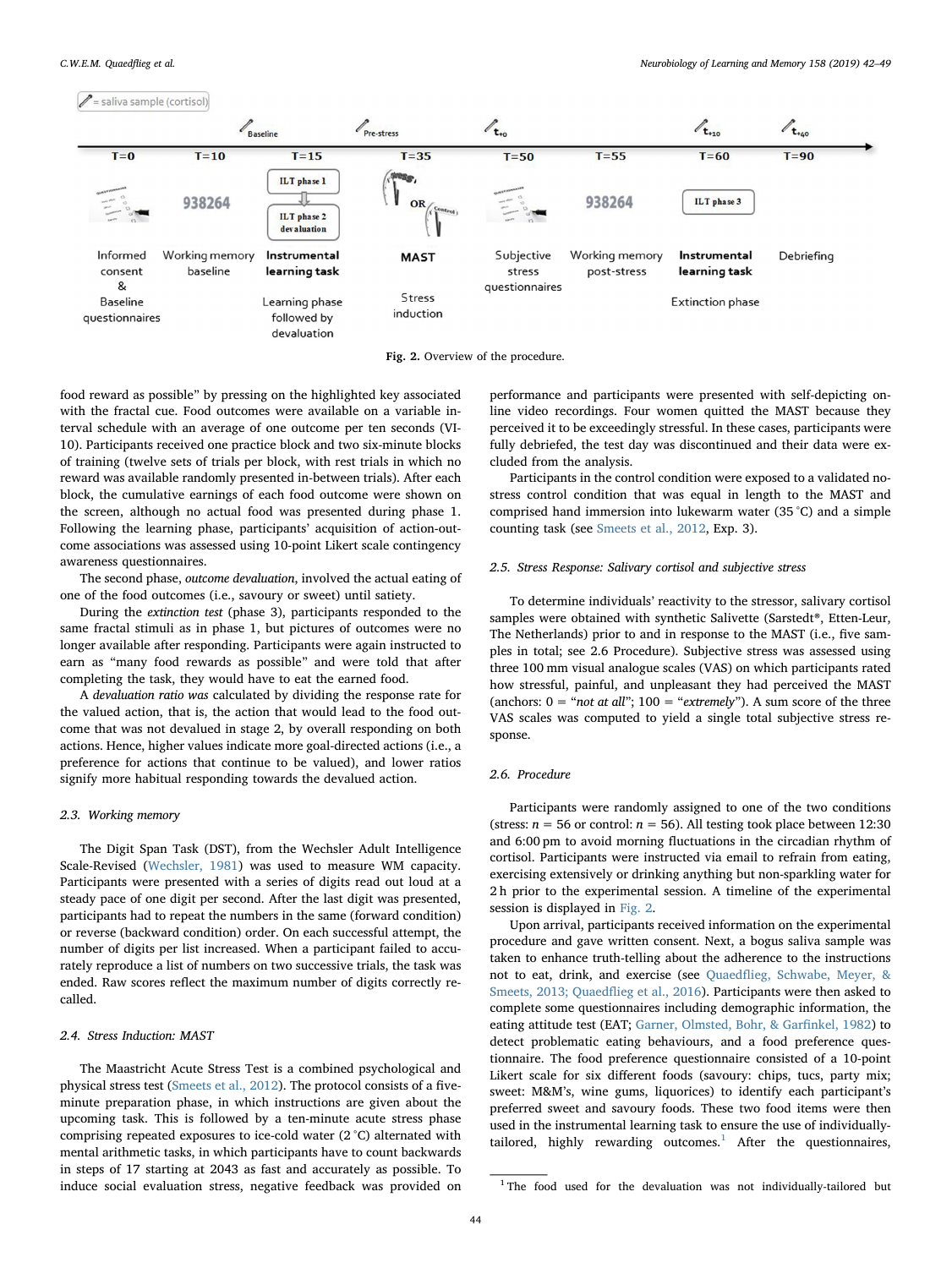participants rated their baseline hunger and the subjective degree of "pleasantness" of the two food items using a 10-point Likert scale to assess pre-satiation. The digit span task was administered as a measure of baseline WM capacity and a baseline saliva sample  $(t_{\text{baseline}})$  was obtained. Hereafter, the ILT learning phase was performed in which participants could earn outcome rewards. Directly after learning, participants were instructed to eat the most earned food item until they "felt really full" to induce satiety (outcome devaluation). To assess postsatiation, participants rated their hunger and ranked the two food items on their degree of "pleasantness" using a 10-point Likert scale. A prestress saliva sample (t<sub>pre-stress</sub>) was then taken and subsequently, the Maastricht Acute Stress Test (MAST) or a no-stress control task was administered. After the MAST/no-stress control task, a third saliva sample  $(t_{+0})$  was obtained. Participants were then asked to fill in a subjective stress questionnaire, which was followed by a post-stress assessment of WM using the digit span task. Participants rated their hunger and the two food types on their degree of "pleasantness" using 10-point Likert scales to assess satiation directly before extinction (i.e., pre-extinction) and a fourth saliva sample was taken ten minutes after the MAST  $(t_{+10})$ . Hereafter, participants performed the extinction phase on the computer, followed by a post-extinction satiation rating of hunger and of the degree of "pleasantness" of the two food items using a 10-point Likert scale (i.e., post-satiation). A fifth saliva sample  $(t_{+40})$ was taken 40 min after the MAST. Lastly, participants were debriefed, thanked and compensated for their participation.

#### 2.7. Data analysis

Thirteen participants did not learn the action-outcome associations according to the contingency awareness questionnaire, and four participants prematurely stopped the MAST. The final sample included in the analysis thus consisted of 96 participants (stress:  $n = 47$ ; control:  $n = 48$ ). The data were first examined for accuracy of data entry and missing values. Shapiro-Wilk tests of normality and Q-Q plots were used to test for normal distributions. Cortisol data were log-transformed due to a typical skewness of the data. Data were analysed by means of ANOVAs and multiple regression. P-values were Greenhouse–Geisser corrected when appropriate. P-values smaller than .05 (two-tailed) were considered statistically significant. When analyses yielded significant findings, ANOVAs were supplemented with Partial Eta Squared  $(\eta_{\rm p}^2)$  values as a measure of effect size  $(\eta_{\rm p}^2$  of 0.01 indicate small effects,  $\eta_{\rm p}^2$  of 0.06 medium effects, and  $\eta_{\rm p}^2$  of 0.14 large effects; [Fritz, Morris, &](#page-7-18) [Richler, 2012\)](#page-7-18).

#### 3. Results

#### 3.1. Hunger and pleasantness ratings

To ensure that the devaluation (eating until satiety) was effective, hunger ratings for pre- and post-devaluation and pre- and post-extinction were examined with repeated measures ANOVA with time (4) as within-subject variable and condition as between-subjects variable. There was a significant main effect of time  $(F_{(2.52,231.74)} = 101.10$ ,  $p < .001$ ,  $\eta_{\rm p}^2 = 0.52$ ), but no significant time  $\times$  condition interaction  $(F_{(2.51,231.74)} = 1.72, p = .17)$ . Pairwise comparisons with Bonferroni adjustment revealed significant decreases in hunger between pre-satiation and post-satiation ( $p < .001$ ) and pre-satiation and pre-extinction  $(p < .001)$  but not between pre-extinction and post-extinction  $(p > .99; \text{see Table 1}).$  $(p > .99; \text{see Table 1}).$  $(p > .99; \text{see Table 1}).$ 

Pleasantness ratings of food outcomes were analysed using a repeated measures ANOVA with value (2 levels: devalued and non-devalued) and time (4) as within-subject variables and condition as

(footnote continued) randomly chosen for the first 15 particpants. **Table 1**<br>Means ( ± SE) of the subjective stress, working memory, hunger and pleasantness ratings for the stress and control condition, separately. Means ( ± SE) of the subjective stress, working memory, hunger and pleasantness ratings for the stress and control condition, separately.

<span id="page-4-0"></span>

|                   |                                                 |                                                             |                                                                                |                |                                           |                    |                                                                                | Working memory                          |                                           |                                         |                                                               |                                          |
|-------------------|-------------------------------------------------|-------------------------------------------------------------|--------------------------------------------------------------------------------|----------------|-------------------------------------------|--------------------|--------------------------------------------------------------------------------|-----------------------------------------|-------------------------------------------|-----------------------------------------|---------------------------------------------------------------|------------------------------------------|
|                   |                                                 | Subjective stress                                           |                                                                                |                | Baselineforward                           |                    | Baselinebackward                                                               |                                         |                                           | ${\bf MAST}_{\rm forward}$              |                                                               | MAST <sub>backward</sub>                 |
| Control<br>Stress |                                                 | $16.86$ ( $\pm 2.36$ )<br>71.24 ( $\pm$ 2.33)               |                                                                                |                | $5.40 (\pm 0.14)$<br>$5.47$ ( $\pm$ 0.15) |                    | $5.02$ ( $\pm$ 0.14)<br>4.81 ( $\pm$ 0.15)                                     |                                         |                                           | 5.51 ( $\pm$ 0.17)<br>$5.94 (\pm 0.16)$ |                                                               | 5.21 ( $\pm$ 0.17)<br>5.19 ( $\pm$ 0.18) |
|                   |                                                 |                                                             |                                                                                |                |                                           |                    |                                                                                |                                         | Pleasantness                              |                                         |                                                               |                                          |
|                   | Hunger                                          |                                                             |                                                                                |                | Devalued                                  |                    |                                                                                |                                         | Non-devalued                              |                                         |                                                               |                                          |
|                   |                                                 | Pre-satiation Post-satiation Pre-extinction Post-extinction |                                                                                |                | Pre-satiation                             | Post-satiation     | Pre-extinction Post-extinction Pre-satiation                                   |                                         |                                           |                                         | Post-satiation Pre-extinction Post-extinction                 |                                          |
| <b>Stress</b>     | Control $6.71 ( \pm 0.30)$<br>$6.94 (\pm 0.30)$ | $3.04 (\pm 0.31)$                                           | $2.96 ( \pm 0.30)$ $3.85 ( \pm 0.33)$ $3.54 ( \pm 0.34)$<br>4.11 ( $\pm$ 0.34) | 4.59 ( $+35$ ) | $7.04 ( + 0.27)$                          | 5.83 ( $\pm$ 0.32) | 7.32 ( $\pm$ 0.27) 5.17 ( $\pm$ 0.32) 4.60 ( $\pm$ 0.29)<br>5.07 ( $\pm$ 0.29) | 5.11 ( $\pm$ 0.33)<br>$4.45( \pm 0.33)$ | $7.13( \pm 0.28)$<br>$6.79$ ( $\pm$ 0.28) | $6.98 (\pm 0.23)$                       | 7.04 ( $\pm$ 0.22) 6.81 ( $\pm$ 0.29)<br>$6.77$ ( $\pm$ 0.29) | $6.64 (\pm 0.28)$<br>$6.64 (\pm 0.27)$   |
|                   |                                                 |                                                             |                                                                                |                |                                           |                    |                                                                                |                                         |                                           |                                         |                                                               |                                          |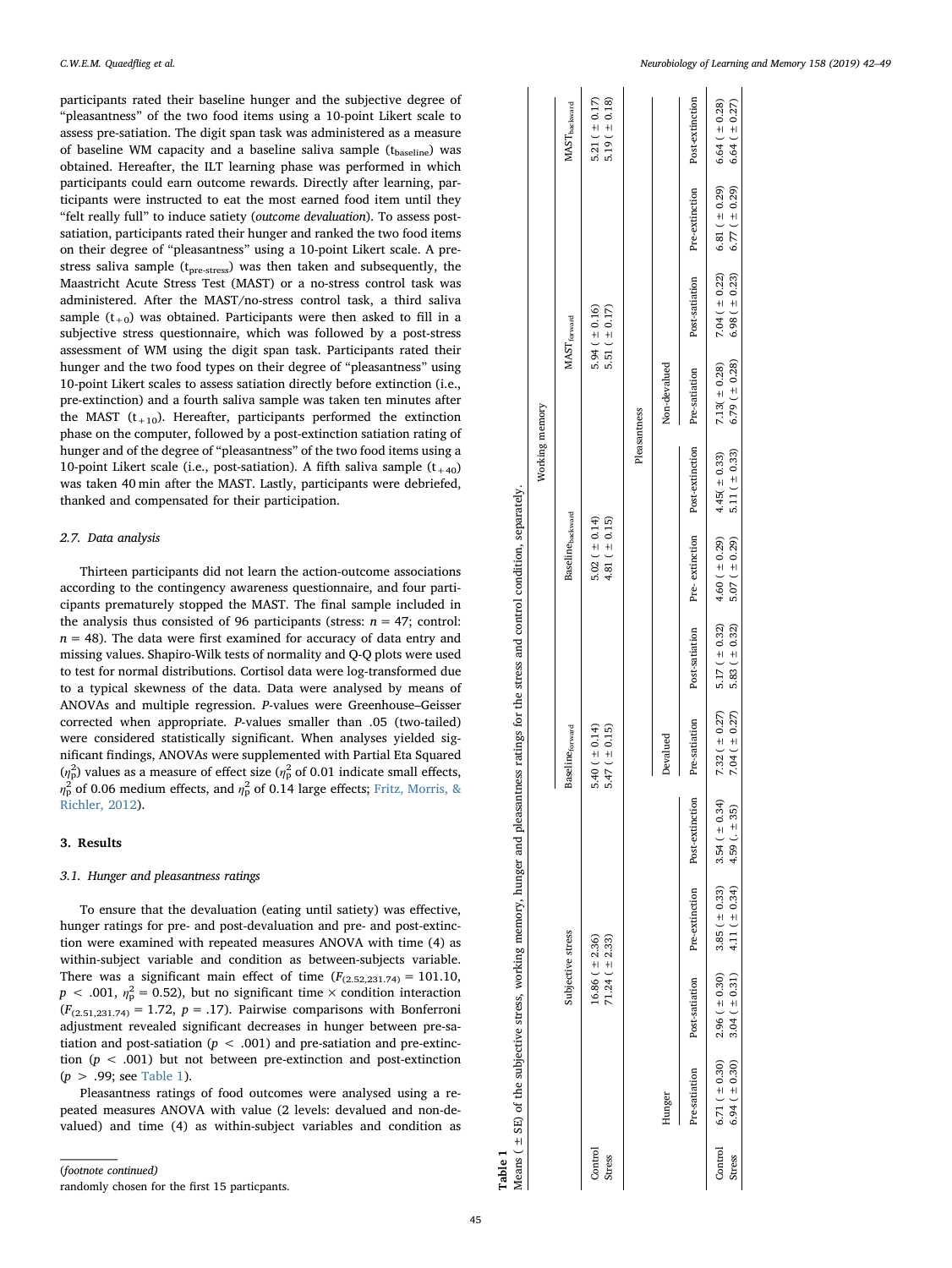C.W.E.M. Quaedflieg et al. *Neurobiology of Learning and Memory 158 (2019) 42–49*

between-subjects variable. There was a significant interaction between time and value  $(F_{(2.62,241.72)=}28.52, p \, < \, .001, \eta_{\rm p}^2 = 0.24)$ , but no other significant interactions (all ps > .08). Simple effect analysis per value revealed a significant main effect of time for the pleasantness of devalued food  $(F_{(2,41,223.78)} = 51.10, p < .001, \eta_{p}^{2} = 0.36)$ , but no significant time  $\times$  condition interaction  $(F_{(2,41,223,78)} = 2.63, p = .07)$ . Pairwise comparisons with Bonferroni adjustment revealed significant decreases between pre-satiation and post-satiation pleasantness  $(p < .001)$  and between pre-satiation and pre-extinction pleasantness  $(p < .001)$  but not between pre-extinction and post-extinction pleasantness ( $p > .99$ ; see [Table 1\)](#page-4-0). The analysis of pleasantness ratings of non-devalued food revealed no significant interactions or main effects (all  $ps > 0.13$ ), indicating that there was no change in the rewarding value of non-devalued food (see [Table 1](#page-4-0)).

#### 3.2. Neuroendocrine and subjective stress responses

Changes in subjective stress were evaluated using a one-way ANOVA with condition (stress, control) as between-subjects variable on the total subjective stress response (i.e., sum score of the three VAS scales). As shown in [Table 1](#page-4-0), participants in the stress condition perceived the MAST as distressing, indicated by their ratings of subjective stress and the resulting significant main effect of condition  $(F_{(1,93)} = 268.49, p \, < .001, \eta_p^2 = 0.74).$ 

The effectiveness of the stress induction procedure on salivary cortisol levels were assessed using repeated measures ANOVA with time (5 levels: t<sub>baseline</sub>, t<sub>pre-stress</sub>, t<sub>+0</sub>, t<sub>+10</sub>, t<sub>+40</sub>) as the within-subject variable and condition (2 levels: stress and control) as the between-subjects variable. There was a significant two-way interaction  $(F_{(2.37,213.48)} = 32.09, p < .001; \eta_p^2 = 0.26$ ). Follow up Bonferroni corrected simple effect analysis at baseline revealed that cortisol was not different between the stress and control condition at baseline ( $t_{\text{baseline}}$ :  $F_{(1,92)} = 2.67$ ,  $p = .11$ ) and immediately before the stress manipulation ( $t_{pre-stress}$ :  $F_{(1,91)} = 3.70$ ,  $p = .06$ ). Hereafter, increases in cortisol were observed until 40 min after the stress induction, causing significant differences between conditions  $(t_{+0min}: F_{(1,93)} = 22.15,$  $p \ll .001, \eta_{\rm p}^2 = 0.19; \ t_{10\text{min}}: \ F_{(1,92)} = 62.71, \ p \ll .001, \eta_{\rm p}^2 = 0.41;$ t<sub>40min</sub>:  $F_{(1,93)} = 44.59, p \, < .001, \eta_{\rm p}^2 = 0.32$ ), with higher cortisol levels in the stress group (see [Fig. 3](#page-5-0)).

Previous work by [Smeets et al. \(2018\)](#page-8-4) showed that a stress-induced shift to less goal-directed behaviour was found only in cortisol responders (i.e., participants with a cortisol increase equal to or larger than 1.5 nmol/l; see [Miller, Plessow, Kirschbaum, & Stalder, 2013\)](#page-7-19) within the stress group, we determined the number of cortisol non-responders within the current sample. As there were only 4 cortisol nonresponders in the stress group, we excluded them from the analysis of

<span id="page-5-0"></span>

Fig. 3. Mean raw cortisol levels ( $\pm$  SE) for the stress and control condition. In total four non-responders were identified in the stress condition.

the WM and ILT data.<sup>[2](#page-5-1)</sup>

#### 3.3. Stress-induced changes in working memory

WM scores are shown in [Table 1](#page-4-0). We first assessed whether there were differences in baseline working memory between conditions. Two univariate ANOVAs with condition (stress, control) as between-subjects factor revealed that there were no differences between conditions on baseline WM<sub>forward</sub>  $(F_{(1,89)} = 0.11, p = .74)$  and WM<sub>backward</sub>  $(F_{(1,89)} = 0.32, p = .38).$ 

To investigate the stress-induced changes in working memory, we calculated the change score by subtracting baseline WM from WM after the MAST i.e., WM(MAST-BASE). The univariate ANOVA for WMforward(MAST-BASE) revealed a significant main effect of condition  $(F_{(1,89)} = 7.09, p = .009, \eta_{\rm p}^2 = 0.07)$ , indicating that stress abolished the improvement in working memory seen on the second assessment in the control condition (see [Table 1\)](#page-4-0). For WM<sub>backward(MAST-BASE)</sub>, the main effect of condition was non-significant  $(F_{(1,89)} = 0.94, p = .34)$ .

#### 3.4. Moderation of working memory on the effect of stress on goal-directed behaviour

A multiple regression analysis was conducted using the PROCESS tool for SPSS. Model 1 with 1000 bootstrapping was used to assess whether baseline WM and stress-induced changes in WM moderate the effect of condition on goal-directed behaviour. A simple slopes analysis was used to further explore significant moderator effects.

For baseline WM, two separate multiple regressions revealed that the overall model for both  $WM_{forward}$  and  $WM_{backward}$  including condition was significant (WM<sub>forward</sub>:  $F_{(3,87)} = 7.20, p < .001$ ; WM<sub>backward</sub>:  $F_{(3,87)} = 3.66$ ,  $p = .02$ ) and accounted for a significant amount of variance in goal-directed scores ( $R^2 = 0.20$  and  $R^2 = 0.11$  respectively). In line with previous findings, condition significantly predicted the change in goal-directed behaviour (WM<sub>forward</sub>: $b = -0.86$ ,  $t(87) = -4.56$ ,  $p < .001$ , 95% CI [-1.23, -0.48]; WM<sub>backward</sub>: $b = -0.56$ , t (87) =  $-3.05$ ,  $p = .01$ , 95% CI [ $-0.93$ ,  $-0.20$ ]). Interestingly, the interaction between baseline WM and condition was significant (WM<sub>forward</sub>:  $b = 0.15$ ,  $t(87) = 4.33$ ,  $p < .001$ , 95% CI [0.08, 0.22]; WM<sub>backward</sub>:  $b = 0.10$ ,  $t(87) = 2.82$ ,  $p = .01$ , 95% CI [0.03, 0.18]) Using simple slope analysis, the interaction was probed by testing the conditional effects of condition at three levels of baseline WM, low (one standard deviation below the mean), average (at the mean), and high (one standard deviation above the mean). When looking at the simple slope analysis for baseline WM capacity, only for low values a significant negative relationship (WM<sub>forward</sub>:  $b = -0.20$ , SE = 0.05;  $p$  < .001, 95% CI [−0.29, −0.11]; WM<sub>backward</sub>:  $b = -0.15$ , SE = 0.05;  $p$  < .001, 95% CI [−0.25, −0.05]) between condition and goal-directed behaviour was obtained indicating no reduced responding to the devalued action after stress (see [Fig. 4](#page-6-0) for a visualization of the moderation).

To investigate the influence of stress-induced changes in working memory on the shift to less goal-directed behaviour under stress we conducted regression analyses with  $\text{WM}_{\text{forward}(\text{MAST-BASE})}$  change score. WMforward(MAST-BASE) was only assessed as stress had no effect on WMbackward. For WMforward(MAST-BASE) the overall model was non-significant  $(F_{(3,87)} = 1.34, p = .27).$  $(F_{(3,87)} = 1.34, p = .27).$  $(F_{(3,87)} = 1.34, p = .27).$ <sup>3</sup>

<span id="page-5-1"></span><sup>2</sup> The repeated measures ANOVA with condition (3 levels: responders, nonresponders and control) as the between-subjects variable yielded similar results (two-way interaction  $F_{(5,220.007)} = 22.12, p < .001; \eta_{\rm p}^2 = 0.34$ ) and showed that responders and non-responders significantly differed from  $t_{+0min}$  until 40 min (Bonferroni corrected simple effect analysis per time point:  $t_{baseline} p = .15$ ;  $t_{pre}$ .

<span id="page-5-2"></span>stress  $p = .99$ ; t<sub>+0min</sub>: $p = .007$ , t<sub>10min</sub>:  $p < .001$ , t<sub>40min</sub>:  $p < .001$ ).<br><sup>3</sup> The multiple regression including the 4 non-responders revealed similar albeit weaker results. Baseline WM: overall model significant (WMforward:  $F_{(3,91)} = 5.96$ ,  $p < .001$ ,  $R^2 = 0.16$ ; WM<sub>backward</sub>:  $F_{(3,91)} = 4.11$ ,  $p = .01$ ,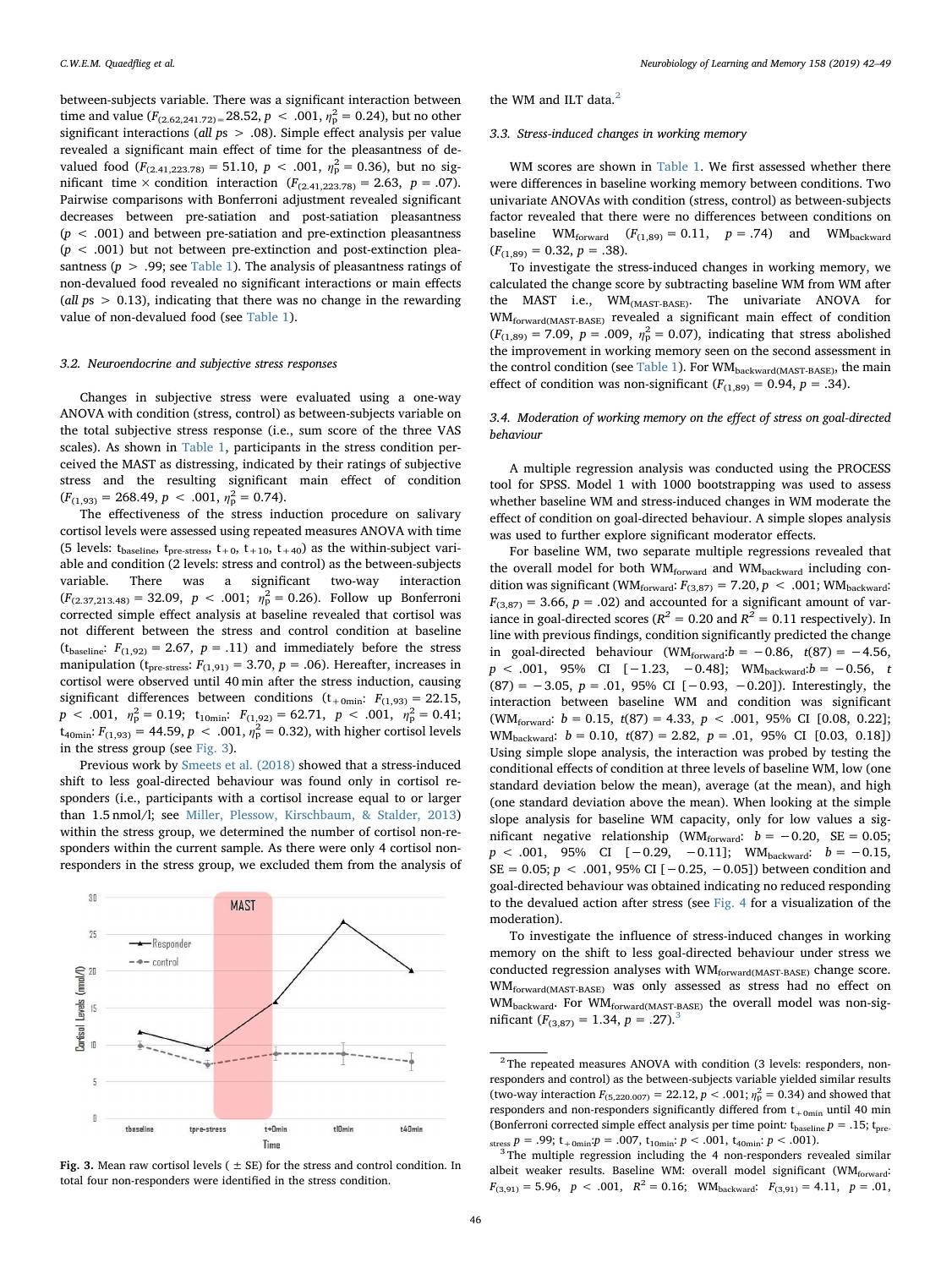#### **Baseline working memory**

<span id="page-6-0"></span>

Fig. 4. Visualisation of the effect of stress on goal-directed behaviour as a function of individual baseline working memory capacity. Examination of the simple slopes interaction plot shows that only at low baseline WM capacity, stress induced a shift to less goal-directed control of behaviour. Dashed lines indicate non-significant moderation. Values for baseline WMBACkWARD are shown.

#### 4. Discussion

The aim of the current study was two-folded: to replicate the finding that baseline working memory moderates the stress-induced shift to less goal-directed behaviour, and to extend previous findings by assessing the influence of stress-induced changes in working memory on this shift. Based on the idea that goal-directed behaviour is sensitive to changes in the value of the outcome, we employed an outcome devaluation paradigm. The current results indicate that the outcome devaluation was effective as subjective hunger and pleasantness ratings for the devalued food decreased, whereas no such decrease was found for the valued food. We found that less goal-directed responding was modulated by baseline, but not stress-induced changes in WM capacity. Specifically, only at low baseline WM capacity did stress result in less goal-directed behaviour. The current results replicate those of [Otto](#page-7-10) [et al. \(2013\)](#page-7-10): the effect of stress on probabilistic decision making was moderated by baseline WM capacity. Recent computational modelling findings demonstrate that the influence of the motivational value of the outcome on behaviour is dependent on the relative engagement of WM ([Collins, Albrecht, Waltz, Gold, & Frank, 2017\)](#page-7-20). The current results suggest that for those who already have limited cognitive resources at baseline taking into account motivational value under stress is impaired.

Instrumental action remained unaffected by the change in WM<sub>forward</sub> after stress. This could be related to the absence of a stressinduced impairment in working memory. Specifically, we found that stress abolished the improvement in working memory seen for the second assessment in the control condition. This latter finding is in line with the study of [Elzinga and Roelofs \(2005\),](#page-7-12) which also reported testing effects with repeated administration of the DST. Future studies could profit from including two different assessments of WM pre and post-stress induction to further investigate the role of stress-induced changes in WM in the shift to less goal-direct behaviour under stress. Previous studies that investigated the effects of stress on WM capacity

using the DST have observed mixed results. Some studies report no effect of stress on both WMforward and WMbackward [\(Grossman et al.,](#page-7-21) 2006; Hoff[man & Al'Absi, 2004; Smeets, Jelicic, & Merckelbach, 2006](#page-7-21)), whereas others only found a stress effect on WM<sub>backward</sub> [\(Lewis,](#page-7-22) [Nikolova, Chang, & Weekes, 2008; Schoofs et al., 2009\)](#page-7-22) and still others only on WM<sub>forward</sub> in cortisol responders ([Elzinga & Roelofs, 2005\)](#page-7-12). In accordance with [Elzinga and Roelofs \(2005\),](#page-7-12) we only found a group difference for WM<sub>forward</sub>, indicating that rather passive maintenance of information was more sensitive to stress than the manipulation of information.

Goal-directed processes are the default determinant of behaviour ([Moors et al., 2017\)](#page-7-8). This is supported by the values obtained in the current study in both conditions (i.e.,  $> 0.50$ ) implicating goal-directed behaviour control. Previous studies have shown that stress decreased reward-related responses in the PFC ([Ossewaarde et al., 2011\)](#page-7-23) and that the stress-induced decrease in goal-directed behaviour was not associated with changes in brain regions implicated in habit learning like the striatum ([Schwabe et al., 2012\)](#page-8-7), supporting the idea that stress changes the competition between the two behavioural control systems by impairing the goal-directed PFC system.

One limitation of the current study is particularly worth mentioning. We included only women using hormonal contraceptives to reduce variability in cortisol responses related to hormonal alterations throughout the menstrual cycle phase. Psychophysiological studies suggest a role for hormonal activity during stress that is specifically related to the menstrual cycle, reward-related behaviour, and underlying brain areas. For example, hormonal alterations throughout the menstrual cycle have been related to the variability in cortisol responses after acute stress in women [\(Kudielka et al., 2009](#page-7-14)). Moreover, it has been found that high estradiol levels attenuate the subjective stress response and activity in brain areas involved in the stress response and its regulation, as for example the hippocampus, amygdala, anterior cingulate cortex (ACC), and orbitofrontal cortex (OFC; [Albert,](#page-7-24) [Pruessner, & Newhouse, 2015; Goldstein, Jerram, Abbs, Whit](#page-7-24)field-[Gabrieli, & Makris, 2010](#page-7-24); for review see [Montoya & Bos, 2017\)](#page-7-25). Furthermore, it has been found that dependent on the menstrual phase, estradiol influences reward sensitivity via regulation of dopamine ([Montoya & Bos, 2017\)](#page-7-25). Thus, it is conceivable that ovarian hormone levels, which are low in OC users, alter the impact of stress on goaldirected behaviour in women. Future studies may opt to include females during the various phases of the menstrual cycle, which would provide a unique opportunity to investigate the impact of sex-specific hormones.

In addition to cortisol, there are several other neurotransmitters and hormones that are released in response to stress and may have affected instrumental action, including corticotrophin-releasing hormone and catecholamines like noradrenaline and dopamine. It has been demonstrated that trait-like stress-induced neuroendocrine responses relate to catecholamine-dependent activity in frontoparietal regions associated with working memory functionality ([Hernaus, Quaed](#page-7-26)flieg, Offerman, [Casales Santa, & van Amelsvoort, submitted for publication](#page-7-26)). Moreover, enhanced dopaminergic activity during learning accelerated the transition from goal-directed to habitual performance in rats [\(Wickens,](#page-8-8) [Horvitz, Costa, & Killcross, 2007](#page-8-8)). Thus, it is conceivable that an interaction between dopamine and glucocorticoids underlie the stressinduced shift in behavioural control in individuals with low WM. Like most paradigms used in the field of instrumental learning, the ILT and devaluation task from the current study only probe the expression of response-outcome associations. As habits are defined as stimulus-response associations, these types of paradigms cannot demonstrate the reliance on a habit per se but rather tap the degree of goal-directedness of the instrumental actions. These findings question whether previous studies in humans truly tested habitual behaviour ([De Houwer, Tanaka,](#page-7-27) [Moors, & Tibboel, 2017; Foerde, 2018; Watson & de Wit, 2018](#page-7-27)). The current results together with the studies using computational modelling suggest that individual differences in working memory influence the

<sup>(</sup>footnote continued)

 $R^2 = 0.12$ ), interaction baseline WM  $\times$  condition significant (WM<sub>forward</sub>:  $b = 0.15$ , t(91) = 4.13, p < .001, 95% CI [0.08, 0.22] with at low  $WM_{forward}$ :  $b = -0.17$ ,  $SE = 0.05$ ;  $p < .001$ , 95% CI  $[-0.27, -0.08]$ ; WM<sub>backward</sub>:  $b = 0.11$ , t (91) = 3.11, p < .01, 95% CI [0.04, 0.19] with at low WM<sub>backward</sub>:  $b = -0.14$ ,  $SE = 0.05$ ;  $p = .01$ , 95% CI [-0.24, -0.04]). Stress-induced change in WM: overall model WMforward(MAST-BASE) non-significant ( $F_{(3,91)} = 0.27$ ,  $p = .85$ ).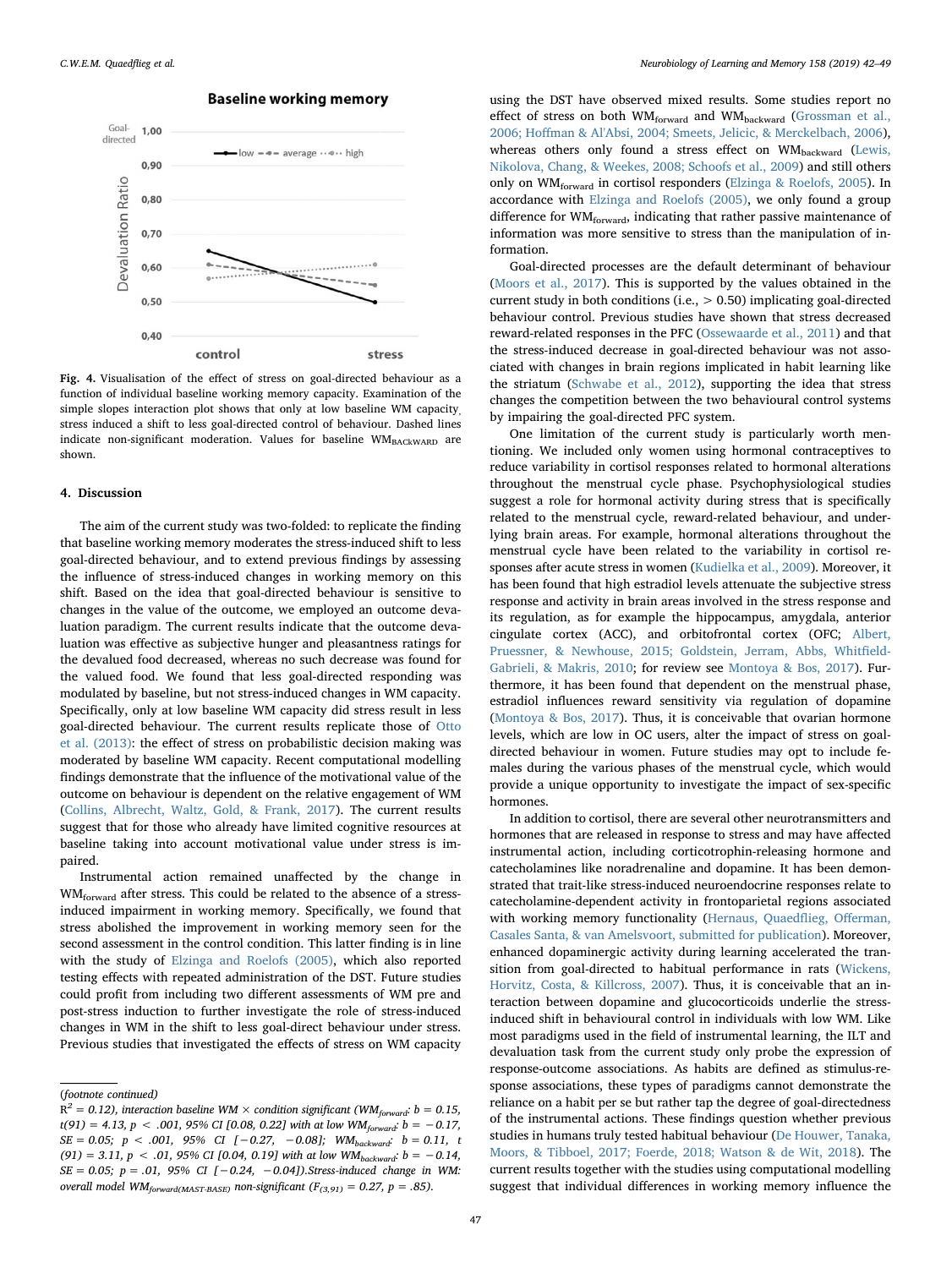effect of stress on taking into account motivational value, indicating that instrumental learning does not rely exclusively on one cognitive system but probably involve a wider array of higher-level executive functions.

#### Conflict of interest

None.

### Funding

This work was supported by the Netherlands Organization for Scientific Research (Nederlandse Organisatie voor Wetenschappelijk Onderzoek, NWO) to Dr. Conny Quaedflieg [grant number 446-15-003] and Dr. Tom Smeets [grant number 452-14-003]. NWO had no further role in the study design; in the collection, analysis and interpretation of the data; in the writing of the report; and in the decision to submit the paper for publication.

#### Acknowledgements

We are especially thankful to Lena Saxler, Matthias Burghart, Penelope Acker, Meryem Kübra Kas, Luan Tucker and Nikoleta Petalidou for their help in collecting the data and Martijn van Teffelen for his valuable input regarding the moderation analysis.

#### References

- <span id="page-7-24"></span>Albert, K., Pruessner, J., & Newhouse, P. (2015). Estradiol levels modulate brain activity and negative responses to psychosocial stress across the menstrual cycle. Psychoneuroendocrinology, 59, 14–24. [https://doi.org/10.1016/j.psyneuen.2015.04.](https://doi.org/10.1016/j.psyneuen.2015.04.022) [022](https://doi.org/10.1016/j.psyneuen.2015.04.022).
- <span id="page-7-15"></span>Alvares, G. A., Balleine, B. W., & Guastella, A. J. (2014). Impairments in goal-directed actions predict treatment response to cognitive-behavioral therapy in social anxiety disorder. PLoS ONE, 9(4), e94778. <https://doi.org/10.1371/journal.pone.0094778>.
- <span id="page-7-9"></span>[Arnsten, A. F. \(1998\). Catecholamine modulation of prefrontal cortical cognitive func](http://refhub.elsevier.com/S1074-7427(19)30010-3/h0015)tion. [Trends in Cognitive Sciences, 2](http://refhub.elsevier.com/S1074-7427(19)30010-3/h0015)(11), 436–447. Balleine, B. W., & O'Doherty, J. P. (2010). Human and rodent homologies in action
- <span id="page-7-0"></span>control: Corticostriatal determinants of goal-directed and habitual action. Neuropsychopharmacology, 35(1), 48–69. <https://doi.org/10.1038/npp.2009.131>.
- <span id="page-7-20"></span>Collins, A. G. E., Albrecht, M. A., Waltz, J. A., Gold, J. M., & Frank, M. J. (2017). Interactions among working memory, reinforcement learning, and effort in valuebased choice: A new paradigm and selective deficits in schizophrenia. Biological Psychiatry, 82(6), 431–439. <https://doi.org/10.1016/j.biopsych.2017.05.017>.
- <span id="page-7-27"></span>De Houwer, J., Tanaka, A., Moors, A., & Tibboel, H. (2018). Kicking the habit: Why evidence for habits in humans might be overestimated. Motivation Science, 4(1), 50–59. [https://doi.org/10.1037/mot0000065.](https://doi.org/10.1037/mot0000065)
- <span id="page-7-2"></span>Dias-Ferreira, E., Sousa, J. C., Melo, I., Morgado, P., Mesquita, A. R., Cerqueira, J. J., ... Sousa, N. (2009). Chronic stress causes frontostriatal reorganization and affects decision-making. Science, 325(5940), 621–625. [https://doi.org/10.1126/science.](https://doi.org/10.1126/science.1171203) [1171203.](https://doi.org/10.1126/science.1171203)
- [Dickinson, A. \(1985\). Actions and habits: The development of behavioral autonomy.](http://refhub.elsevier.com/S1074-7427(19)30010-3/h0040) [Philosophical Transactions of the Royal Society of London: Biological Sciences, 308](http://refhub.elsevier.com/S1074-7427(19)30010-3/h0040), 67–[78](http://refhub.elsevier.com/S1074-7427(19)30010-3/h0040).
- <span id="page-7-12"></span>Elzinga, B. M., & Roelofs, K. (2005). Cortisol-induced impairments of working memory require acute sympathetic activation. Behavioral Neuroscience, 119(1), 98–103. [https://doi.org/10.1037/0735-7044.119.1.98.](https://doi.org/10.1037/0735-7044.119.1.98)
- [Everitt, B. J., Dickinson, A., & Robbins, T. W. \(2001\). The neuropsychological basis of](http://refhub.elsevier.com/S1074-7427(19)30010-3/h0050) addictive behaviour. [Brain Research. Brain Research Reviews, 36](http://refhub.elsevier.com/S1074-7427(19)30010-3/h0050)(2–3), 129–138.
- <span id="page-7-5"></span>Everitt, B. J., & Robbins, T. W. (2016). Drug addiction: Updating actions to habits to compulsions ten years on. Annual Review of Psychology, 67, 23–50. [https://doi.org/](https://doi.org/10.1146/annurev-psych-122414-033457) [10.1146/annurev-psych-122414-033457](https://doi.org/10.1146/annurev-psych-122414-033457).
- Foerde, K. (2018). What are habits and do they depend on the striatum? A view from the study of neuropsychological populations. Current Opinion in Behavioral Sciences, 20, 17–24. <https://doi.org/10.1016/j.cobeha.2017.08.011>.
- <span id="page-7-3"></span>Fournier, M., d'Arripe-Longueville, F., & Radel, R. (2017). Effects of psychosocial stress on the goal-directed and habit memory systems during learning and later execution. Psychoneuroendocrinology, 77, 275–283. [https://doi.org/10.1016/j.psyneuen.2016.](https://doi.org/10.1016/j.psyneuen.2016.12.008) [12.008](https://doi.org/10.1016/j.psyneuen.2016.12.008).
- <span id="page-7-18"></span>[Fritz, C. O., Morris, P. E., & Richler, J. J. \(2012\). E](http://refhub.elsevier.com/S1074-7427(19)30010-3/h0070)ffect size estimates: Current use, calculations, and interpretation. [Journal of Experimental Psychology: General, 141](http://refhub.elsevier.com/S1074-7427(19)30010-3/h0070), 2–18.
- <span id="page-7-17"></span>[Garner, D. M., Olmsted, M. P., Bohr, Y., & Gar](http://refhub.elsevier.com/S1074-7427(19)30010-3/h0075)finkel, P. E. (1982). The eating attitudes [test: Psychometric features and clinical correlates.](http://refhub.elsevier.com/S1074-7427(19)30010-3/h0075) Psychological Medicine, 12(4), 871–[878](http://refhub.elsevier.com/S1074-7427(19)30010-3/h0075).
- Goldstein, J. M., Jerram, M., Abbs, B., Whitfield-Gabrieli, S., & Makris, N. (2010). Sex differences in stress response circuitry activation dependent on female hormonal cycle. Journal of Neuroscience, 30(2), 431–438. [https://doi.org/10.1523/JNEUROSCI.](https://doi.org/10.1523/JNEUROSCI.3021-09.2010)

[3021-09.2010](https://doi.org/10.1523/JNEUROSCI.3021-09.2010).

- <span id="page-7-21"></span>Grossman, R., Yehuda, R., Golier, J., McEwen, B., Harvey, P., & Maria, N. S. (2006). Cognitive effects of intravenous hydrocortisone in subjects with PTSD and healthy control subjects. Annals of the New York Academy of Sciences, 1071, 410–421. [https://](https://doi.org/10.1196/annals.1364.032) [doi.org/10.1196/annals.1364.032](https://doi.org/10.1196/annals.1364.032).
- Guenzel, F. M., Wolf, O. T., & Schwabe, L. (2014). Glucocorticoids boost stimulus-response memory formation in humans. Psychoneuroendocrinology, 45, 21-30. [https://](https://doi.org/10.1016/j.psyneuen.2014.02.015) [doi.org/10.1016/j.psyneuen.2014.02.015](https://doi.org/10.1016/j.psyneuen.2014.02.015).
- Hermans, E. J., Henckens, M. J., Joels, M., & Fernandez, G. (2014). Dynamic adaptation of large-scale brain networks in response to acute stressors. Trends in Neurosciences, 37(6), 304–314. [https://doi.org/10.1016/j.tins.2014.03.006.](https://doi.org/10.1016/j.tins.2014.03.006)
- <span id="page-7-7"></span>Hermans, E. J., van Marle, H. J., Ossewaarde, L., Henckens, M. J., Qin, S., van Kesteren, M. T., ... Fernandez, G. (2011). Stress-related noradrenergic activity prompts largescale neural network reconfiguration. Science, 334(6059), 1151–1153. [https://doi.](https://doi.org/10.1126/science.1209603) [org/10.1126/science.1209603.](https://doi.org/10.1126/science.1209603)
- <span id="page-7-26"></span>Hernaus, D., Quaedflieg, C. W. E. M., Offerman, J. S., Casales Santa, M. M., & van Amelsvoort, T. (2018). Neuroendocrine stress responses predict catecholamine-dependent working memory-related dorsolateral prefrontal cortex activity. Social Cognitive and Affective Neuroscience, 13, 114–123. [https://doi.org/10.1093/scan/](https://doi.org/10.1093/scan/nsx122) [nsx122.](https://doi.org/10.1093/scan/nsx122)
- Hoffman, R., & Al'Absi, M. (2004). The effect of acute stress on subsequent neuropsychological test performance (2003). Archives of Clinical Neuropsychology, 19(4), 497–506. <https://doi.org/10.1016/j.acn.2003.07.005>.
- <span id="page-7-6"></span>Joels, M., & Baram, T. Z. (2009). The neuro-symphony of stress. Nature Reviews Neuroscience, 10(6), 459–466. <https://doi.org/10.1038/nrn2632>.
- <span id="page-7-14"></span>Kudielka, B. M., Hellhammer, D. H., & Wust, S. (2009). Why do we respond so differently? Reviewing determinants of human salivary cortisol responses to challenge. Psychoneuroendocrinology, 34(1), 2–18. [https://doi.org/10.1016/j.psyneuen.2008.10.](https://doi.org/10.1016/j.psyneuen.2008.10.004) [004](https://doi.org/10.1016/j.psyneuen.2008.10.004).
- <span id="page-7-22"></span>Lewis, R. S., Nikolova, A., Chang, D. J., & Weekes, N. Y. (2008). Examination stress and components of working memory. Stress, 11(2), 108–114. [https://doi.org/10.1080/](https://doi.org/10.1080/10253890701535160) [10253890701535160.](https://doi.org/10.1080/10253890701535160)
- <span id="page-7-11"></span>McEwen, B. S., & Morrison, J. H. (2013). The brain on stress: Vulnerability and plasticity of the prefrontal cortex over the life course. Neuron, 79(1), 16–29. [https://doi.org/](https://doi.org/10.1016/j.neuron.2013.06.028) [10.1016/j.neuron.2013.06.028](https://doi.org/10.1016/j.neuron.2013.06.028).
- <span id="page-7-19"></span>[Miller, R., Plessow, F., Kirschbaum, C., & Stalder, T. \(2013\). Classi](http://refhub.elsevier.com/S1074-7427(19)30010-3/h0135)fication criteria for[distinguishing cortisol responders from nonresponders to psychosocial](http://refhub.elsevier.com/S1074-7427(19)30010-3/h0135) [stress:Evaluation of salivary cortisol pulse detection in panel designs.](http://refhub.elsevier.com/S1074-7427(19)30010-3/h0135) Psychosomatic [Medicine, 75](http://refhub.elsevier.com/S1074-7427(19)30010-3/h0135), 832–840.
- <span id="page-7-25"></span>Montoya, E. R., & Bos, P. A. (2017). How oral contraceptives impact social-emotional behavior and brain function. Trends in Cognitive Sciences, 21(2), 125–136. [https://doi.](https://doi.org/10.1016/j.tics.2016.11.005) [org/10.1016/j.tics.2016.11.005](https://doi.org/10.1016/j.tics.2016.11.005).
- <span id="page-7-8"></span>Moors, A., Boddez, Y., & De Houwer, J. (2017). The power of goal-directed processes in the causation of emotional and other actions. Emotion Review, 9(4), 310–318. [https://](https://doi.org/10.1177/1754073916669595) [doi.org/10.1177/1754073916669595.](https://doi.org/10.1177/1754073916669595)
- <span id="page-7-1"></span>O'Doherty, J. P., Cockburn, J., & Pauli, W. M. (2017). Learning, reward, and decision making. Annual Review of Psychology, 68, 73–100. [https://doi.org/10.1146/annurev](https://doi.org/10.1146/annurev-psych-010416-044216)[psych-010416-044216.](https://doi.org/10.1146/annurev-psych-010416-044216)
- Oei, N. Y., Everaerd, W. T., Elzinga, B. M., van Well, S., & Bermond, B. (2006). Psychosocial stress impairs working memory at high loads: An association with cortisol levels and memory retrieval. Stress, 9(3), 133–141. [https://doi.org/10.1080/](https://doi.org/10.1080/10253890600965773) [10253890600965773.](https://doi.org/10.1080/10253890600965773)
- <span id="page-7-23"></span>Ossewaarde, L., Qin, S., Van Marle, H. J., van Wingen, G. A., Fernandez, G., & Hermans, E. J. (2011). Stress-induced reduction in reward-related prefrontal cortex function. Neuroimage, 55(1), 345–352. [https://doi.org/10.1016/j.neuroimage.2010.11.068.](https://doi.org/10.1016/j.neuroimage.2010.11.068)
- <span id="page-7-10"></span>Otto, A. R., Raio, C. M., Chiang, A., Phelps, E. A., & Daw, N. D. (2013). Working-memory capacity protects model-based learning from stress. Proceedings of the National Academy of Sciences of the United States of America, 110(52), 20941–20946. [https://](https://doi.org/10.1073/pnas.1312011110) [doi.org/10.1073/pnas.1312011110.](https://doi.org/10.1073/pnas.1312011110)
- Qin, S., Hermans, E. J., van Marle, H. J., Luo, J., & Fernandez, G. (2009). Acute psychological stress reduces working memory-related activity in the dorsolateral prefrontal cortex. Biological Psychiatry, 66(1), 25–32. [https://doi.org/10.1016/j.](https://doi.org/10.1016/j.biopsych.2009.03.006) [biopsych.2009.03.006](https://doi.org/10.1016/j.biopsych.2009.03.006).
- <span id="page-7-13"></span>Quaedflieg, C. W. E. M., Meyer, T., van Ruitenbeek, P., & Smeets, T. (2017). Examining habituation and sensitization across repetitive laboratory stress inductions using the MAST. Psychoneuroendocrinology, 77, 175–181. [https://doi.org/10.1016/j.psyneuen.](https://doi.org/10.1016/j.psyneuen.2016.12.009) [2016.12.009](https://doi.org/10.1016/j.psyneuen.2016.12.009).
- <span id="page-7-4"></span>Quaedflieg, C. W. E. M., & Schwabe, L. (2017). Memory dynamics under stress. Memory, 1–13. [https://doi.org/10.1080/09658211.2017.1338299.](https://doi.org/10.1080/09658211.2017.1338299)
- <span id="page-7-16"></span>Quaedflieg, C. W. E. M., Schwabe, L., Meyer, T., & Smeets, T. (2013). Time dependent effects of stress prior to encoding on event-related potentials and 24 h delayed retrieval. Psychoneuroendocrinology, 38(12), 3057–3069. [https://doi.org/10.1016/j.](https://doi.org/10.1016/j.psyneuen.2013.09.002) [psyneuen.2013.09.002.](https://doi.org/10.1016/j.psyneuen.2013.09.002)
- Quaedflieg, C. W. E. M., Smulders, F. T., Meyer, T., Peeters, F., Merckelbach, H., & Smeets, T. (2016). The validity of individual frontal alpha asymmetry EEG neurofeedback. Social Cognitive and Affective Neuroscience, 11(1), 33–43. [https://doi.org/](https://doi.org/10.1093/scan/nsv090) [10.1093/scan/nsv090.](https://doi.org/10.1093/scan/nsv090)
- Ridderinkhof, K. R., van den Wildenberg, W. P., Segalowitz, S. J., & Carter, C. S. (2004). Neurocognitive mechanisms of cognitive control: The role of prefrontal cortex in action selection, response inhibition, performance monitoring, and reward-based learning. Brain and Cognition, 56(2), 129–140. [https://doi.org/10.1016/j.bandc.](https://doi.org/10.1016/j.bandc.2004.09.016) [2004.09.016](https://doi.org/10.1016/j.bandc.2004.09.016).
- Schoofs, D., Preuss, D., & Wolf, O. T. (2008). Psychosocial stress induces working memory impairments in an n-back paradigm. Psychoneuroendocrinology, 33(5), 643–653. <https://doi.org/10.1016/j.psyneuen.2008.02.004>.
- Schoofs, D., Wolf, O. T., & Smeets, T. (2009). Cold pressor stress impairs performance on